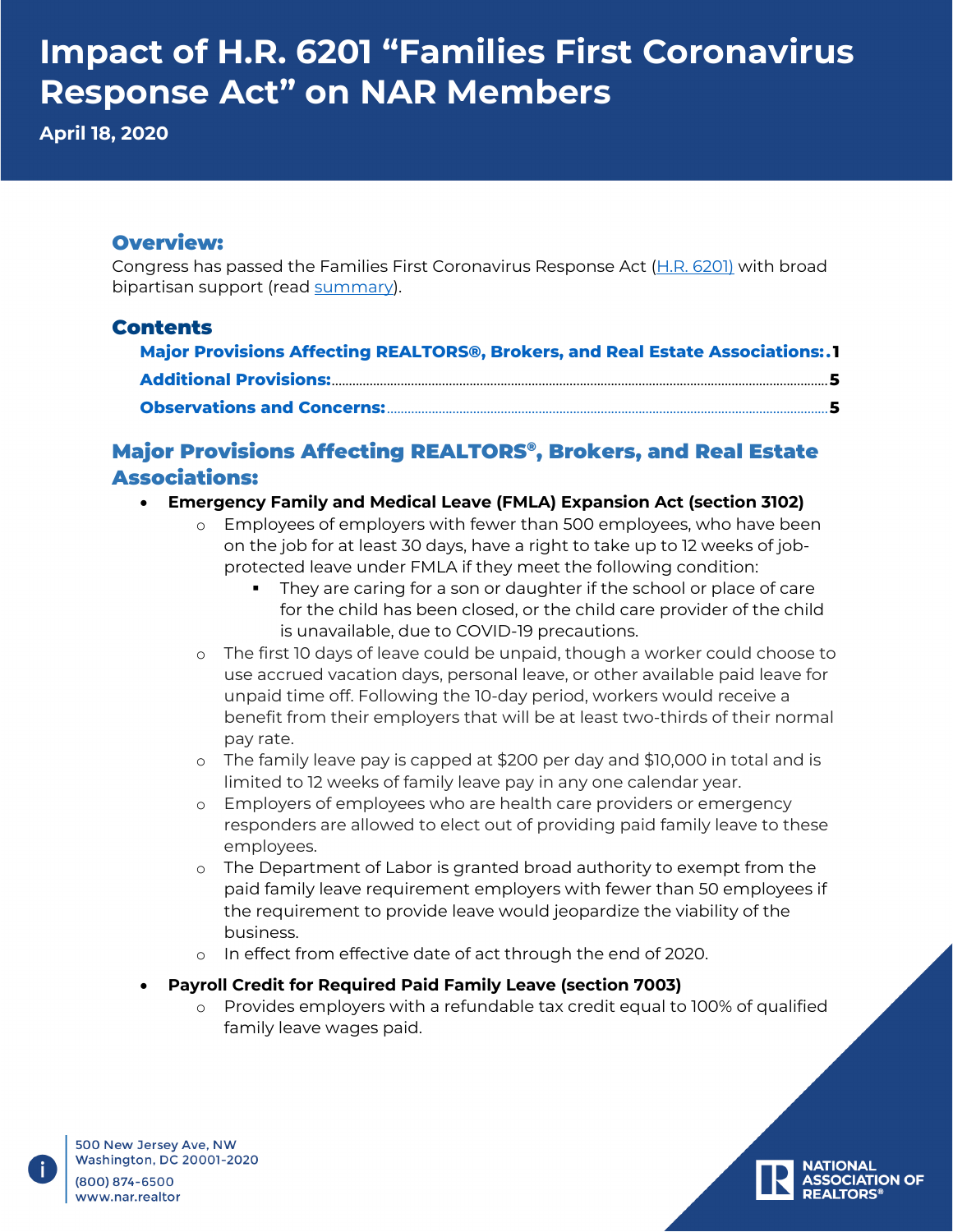**April 18, 2020**

- The tax credit is allowed against the OASDI (employer's portion of Social Security taxes paid) and is claimed on the employer's quarterly employment tax returns. To assist with cash flow, employers can fund the family leave pay by accessing employment taxes that have been withheld and set aside for deposit with the IRS.
- The amount of qualified family leave wages taken into account for each employee is capped at \$200 per day and \$10,000 for all calendar quarters.
- **The credit is triggered only after a covered employee has taken 10** days of paid sick leave.
- The credit is increased to cover the cost of an employee's health insurance premium if the employer is required by the Act to pay for it, and covered family leave pay is exempt from employment taxes otherwise imposed on the employer.
- The employer's deduction for the cost of the family leave pay is reduced by the amount of the credit.

#### • **Tax Credit for Family Leave for Self-Employed Individuals (section 7004)**

- o Provides a refundable tax credit equal to 100% of a qualified family leave equivalent amount for eligible self-employed individuals.
	- Creditable against income and SE taxes and is refundable against the employer's payroll taxes.
	- Eligible individuals are those who would be entitled to receive paid leave pursuant to the Emergency Family and Medical Leave Expansion Act (above) if they were an employee.
	- The qualified family leave equivalent amount is capped at the lesser of \$200 per day or the average daily self-employment income for the tax year and is limited to 50 days.
	- The self-employed individual may only take into account those days they are unable to work for qualified reasons under the Emergency Family and Medical Leave Expansion Act and they must maintain certain documentation to be prescribed by the Treasury to establish their eligibility for the credit.

#### • **Emergency Paid Sick Leave Act (section 5102)**

- o Employers with fewer than 500 employees must provide employees with two weeks of paid sick leave that is:
	- paid at the employee's regular rate if (in connection with COVID-19) the employee:

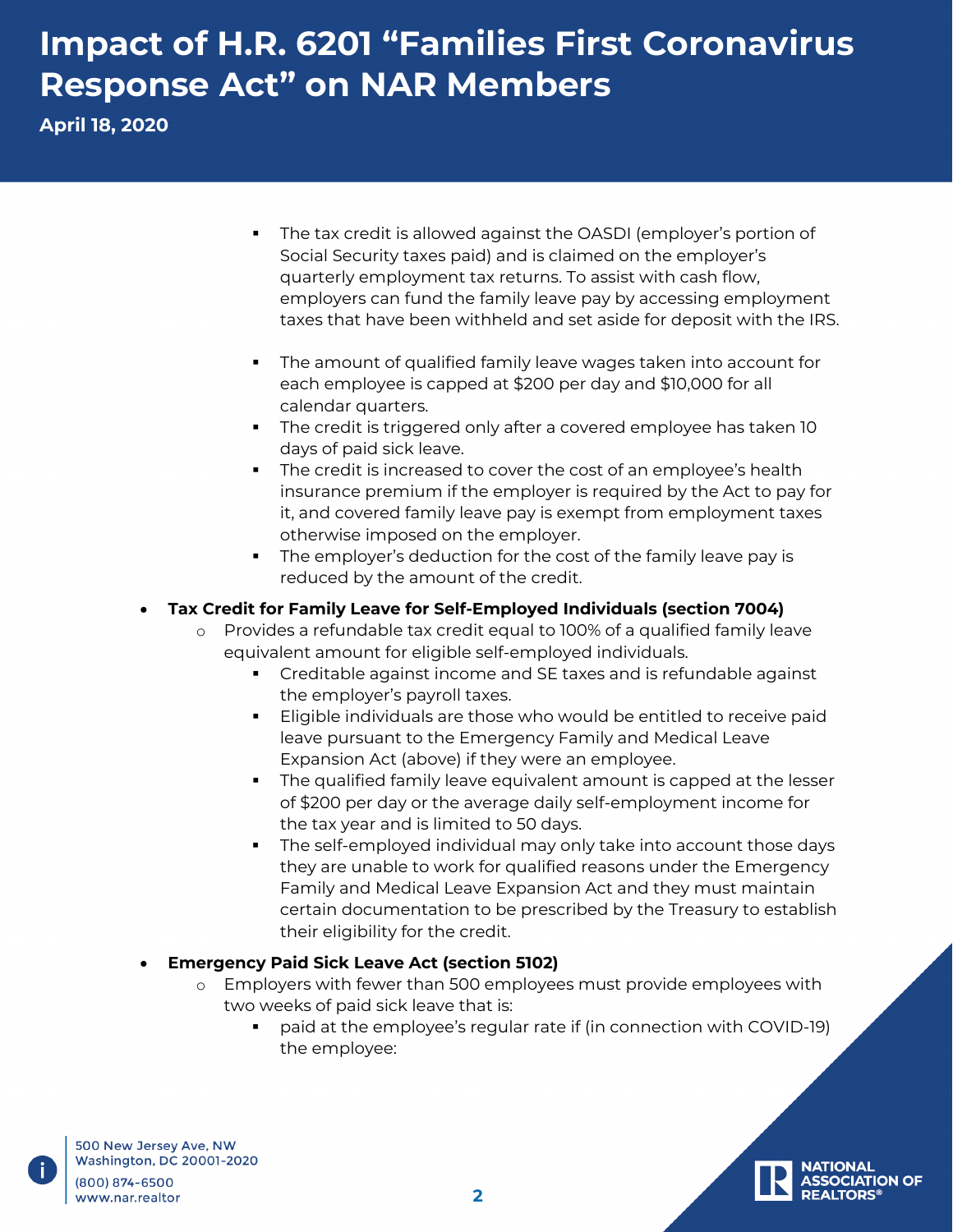**April 18, 2020**

- is subject to a quarantine or isolation order;
- has been advised to self-quarantine;
- is experiencing symptoms; or,
- paid at two-thirds the employee's regular rate if (in connection with COVID-19) the employee:
	- is on leave to care for an individual who is subject to an isolation order or who is a quarantined employee; or
	- is on leave to care for a son or daughter if the school or place of care for the child has been closed or the child care provider of the child is unavailable, due to COVID-19 precautions.
- o Full-time employees can receive up to 80 hours of sick leave, while parttime workers are eligible for leave based on their scheduled or normal work hours in a two-week period.
- o Paid sick leave is calculated based on the employee's regular compensation but is capped at \$511 per day for employees who fall into the first three categories above and at \$200 per day for those in the two carerelated categories.
- o Employers of employees who are health care providers or emergency responders are allowed to elect out of providing paid family leave to these employees.
- o The Department of Labor is granted broad authority to exempt from the paid family leave requirement employers with fewer than 50 employees if the requirement to provide leave would jeopardize the viability of the business.
- o Eligible employees are those employed for at least 30 calendar days by the employer.
- o Employers that already have existing paid leave policies must also provide workers with this emergency paid sick time.
- o An employer could be subject to civil penalties for a violation of paid sick leave requirements.
- o In effect from effective date of act through the end of 2020.
- **Payroll Tax Credit for Required Paid Sick Leave (section 7001)**
	- o Employer shall receive a refundable tax credit equal to 100% of qualified paid sick leave wages paid for each calendar quarter.
		- The tax credit is allowed against the OASDI (employer's portion of Social Security taxes paid) and is claimed on the employer's quarterly employment tax returns. To assist with cash flow,

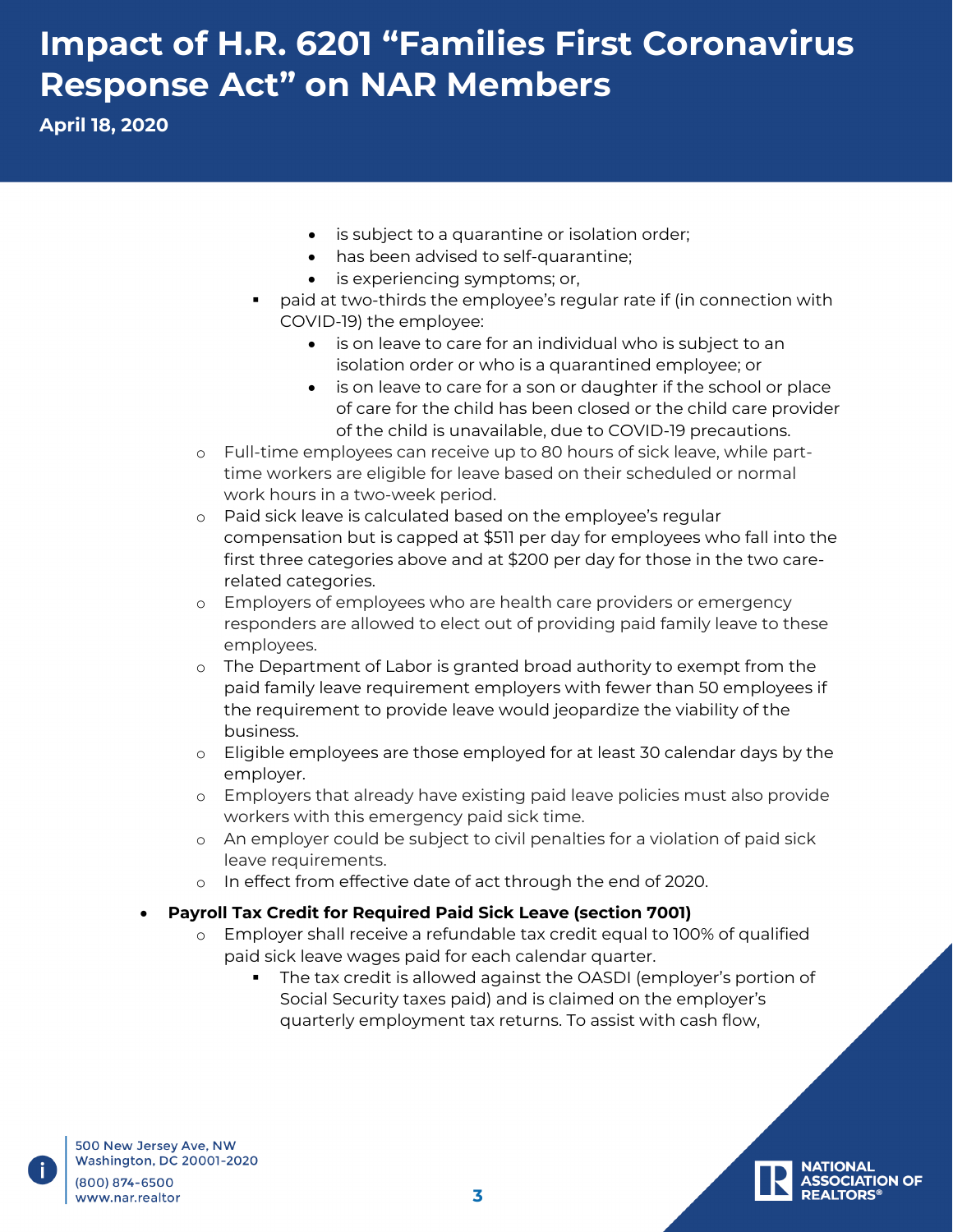**April 18, 2020**

employers can fund the family leave pay by accessing employment taxes that have been withheld and set aside for deposit with the IRS.

- The amount of credit per employee is capped at \$511 per day for employees who must self-isolate, obtain a diagnosis, or comply with a self-isolate recommendation with respect to COVID-19.
- The amount of the credit is capped at \$200 per day for employees caring for a family member or a child whose school or place of care has been closed.
- The total number of days taken into account per employee may not exceed the excess of 10 over the total number of days taken into account in all preceding calendar quarters.
- The credit is increased to cover the cost of an employee's health insurance premium if the employer is required by the Act to pay for it, and covered family leave pay is exempt from employment taxes otherwise imposed on the employer.
- The employer's deduction for the cost of the family leave pay is reduced by the amount of the credit.

#### • **Tax Credit for Sick Leave for Self-Employed Individuals (section 7002)**

- o Eligible self-employed individuals are able to claim a refundable tax credit equal to 100% of the qualified sick leave equivalent amount for those who must self-isolate, obtain a diagnosis, or comply with a self-isolation recommendation with respect to COVID-19.
- o Eligible self-employed individuals caring for a family member or for a child whose school or place of care has been closed due to COVID-19 receive a credit equal to 67% of a qualified sick leave equivalent amount.
- o The tax credit is refundable and is creditable against income and SE taxes.
- o Eligible individuals are those who would be entitled to receive paid leave under the Emergency Paid Sick Leave Act if they were employees.
- o For those self-employed individuals who must self-isolate, obtain a diagnosis, or comply with a self-isolation recommendation, the qualified sick leave equivalent amount is capped at the lesser of \$511 per day or the average daily self-employment income for the tax year.
- o The self-employed individual may only take into account those days they are unable to work for qualified reasons under the Emergency Paid Sick Leave Act and they must maintain certain documentation to be prescribed by the Treasury to establish their eligibility for the credit.